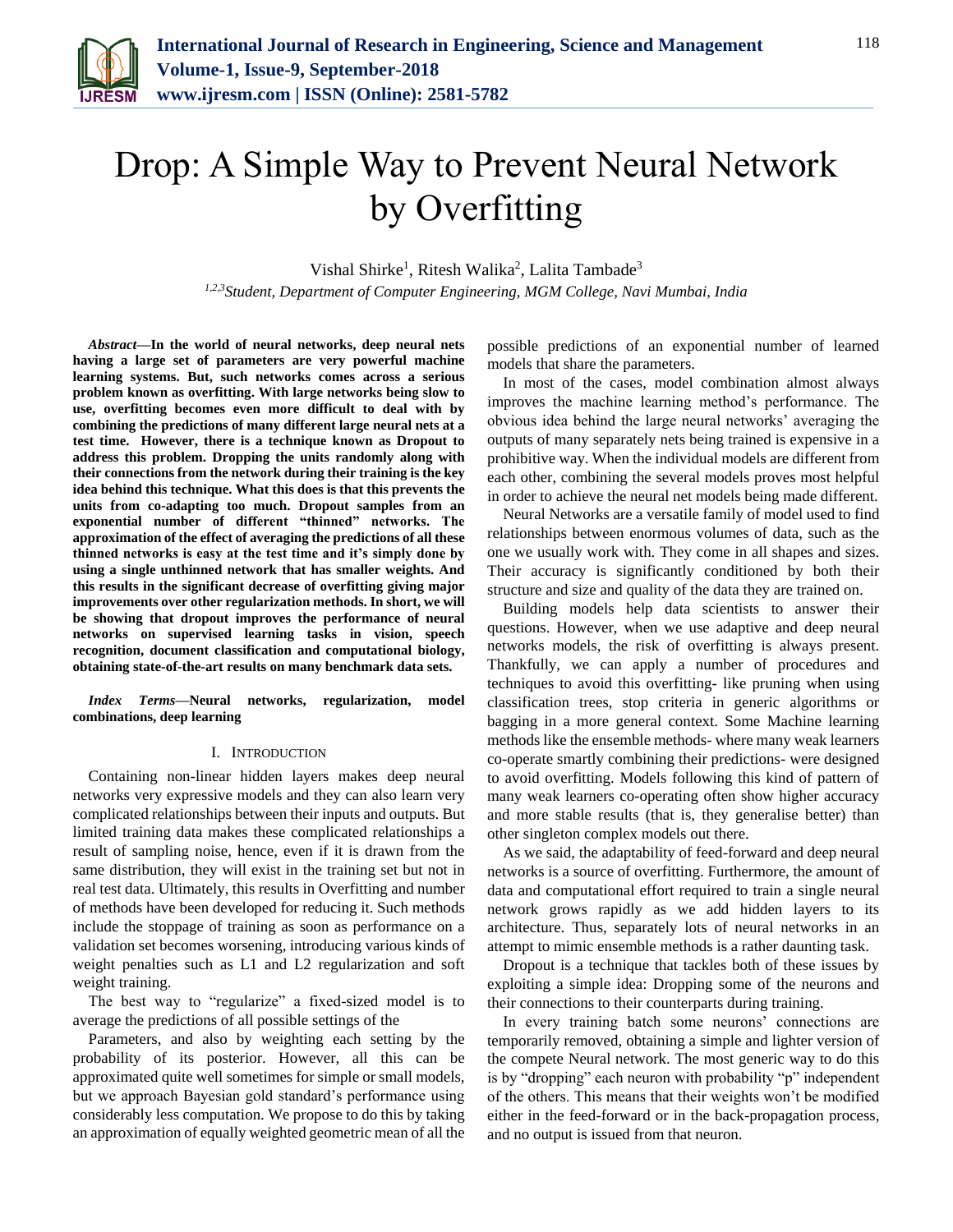

Once trained, at test time, every weight Wij in the complete Neural network is scaled down, multiplying it by the expected probability of have been used in a given instance of the lighter versions. In the previous case, this just amounts to substitute  $W_{ij}$ for its scaled-down value  $pW_{ii}$ .

Given that we know a bit about dropout, a question arises  why do we need dropout at all? Why do we need to literally shut-down parts of a neural networks?

The answer to these questions is "to prevent over-fitting".

A fully connected layer occupies most of the parameters, and hence, neurons develop co-dependency amongst each other during training which curbs the individual power of each neuron leading to over-fitting of training data. Now that we know a little bit about dropout and the motivation, let's go into some detail. If you just wanted an overview of dropout in neural networks, the above two sections would be sufficient. In this section, I will touch upon some more technicality.

In machine learning, regularization is way to prevent overfitting. Regularization reduces over-fitting by adding a penalty to the loss function. By adding this penalty, the model is trained such that it does not learn interdependent set of features weights. Those of you who know Logistic Regression might be familiar with L1 (Laplacian) and L2 (Gaussian) penalties.



Dropout is an approach to regularization in neural networks which helps reducing interdependent learning amongst the neurons.

#### *Training Phase:*

For each hidden layer, for each training sample, for each iteration, ignore (zero out) a random fraction, p, of nodes (and corresponding activations).

# *Testing Phase:*

Use all activations, but reduce them by a factor p (to account for the missing activations during training).



Fig. 2. Dropout approach

#### II. RELATED WORK

Another question which arises is "Why would I want to cripple my neural network? " So the answer to this would be: As weird as it may sound, cancelling some neurons' ability to learn during training actually aims to obtain better trained neurons and reduce overfitting.

By doing so, we get an approximate result of averaging the simpler trained models, which would otherwise take a lot more time and computational power to be trained by one. But this into the only reason. In fact, training our neurons in such a particular way not only helps them to co-adapt, balancing their weaknesses and strengths, it also ensures that the features they encapsulate work well with randomly chosen subsets of other neurons' learned features. After all, during training time, they couldn't rely on all of their colleagues to do the job as most of the time some of them went missing.

This rests in more demanding neurons that try to move past complicated, tailor-made features – which are prone to generalize poorly, and retain more useful information on their own. In the following figure, we find a comparison of the features learned on MNIST dataset with one hidden layer auto encoder having 256 rectified linear units without dropout (left) and the features learned by the same structure using dropout in its hidden layer with p=0.5 (right). While the former shows unstructured, messy patterns which are impossible to interpret, the latter clearly exhibits purposeful weight distributions that detect strokes edges and spots on their own, breaking their codependency with other neurons to carry out the job.



Fig. 3. Without dropout and with dropout p=0.5

## III. LEARNING DROPOUT NETS

This section describes a procedure for training dropout neural nets.

#### *A. Back propagation*

Dropout neural networks can be trained using stochastic gradient descent in a manner similar to standard neural nets. The only difference is that for each training case in a minibatch, we sample a thinned network by dropping out units. Forward and back propagation for that training case are done only on this thinned network. The gradients for each parameter are averaged over the training cases in each mini-batch. Any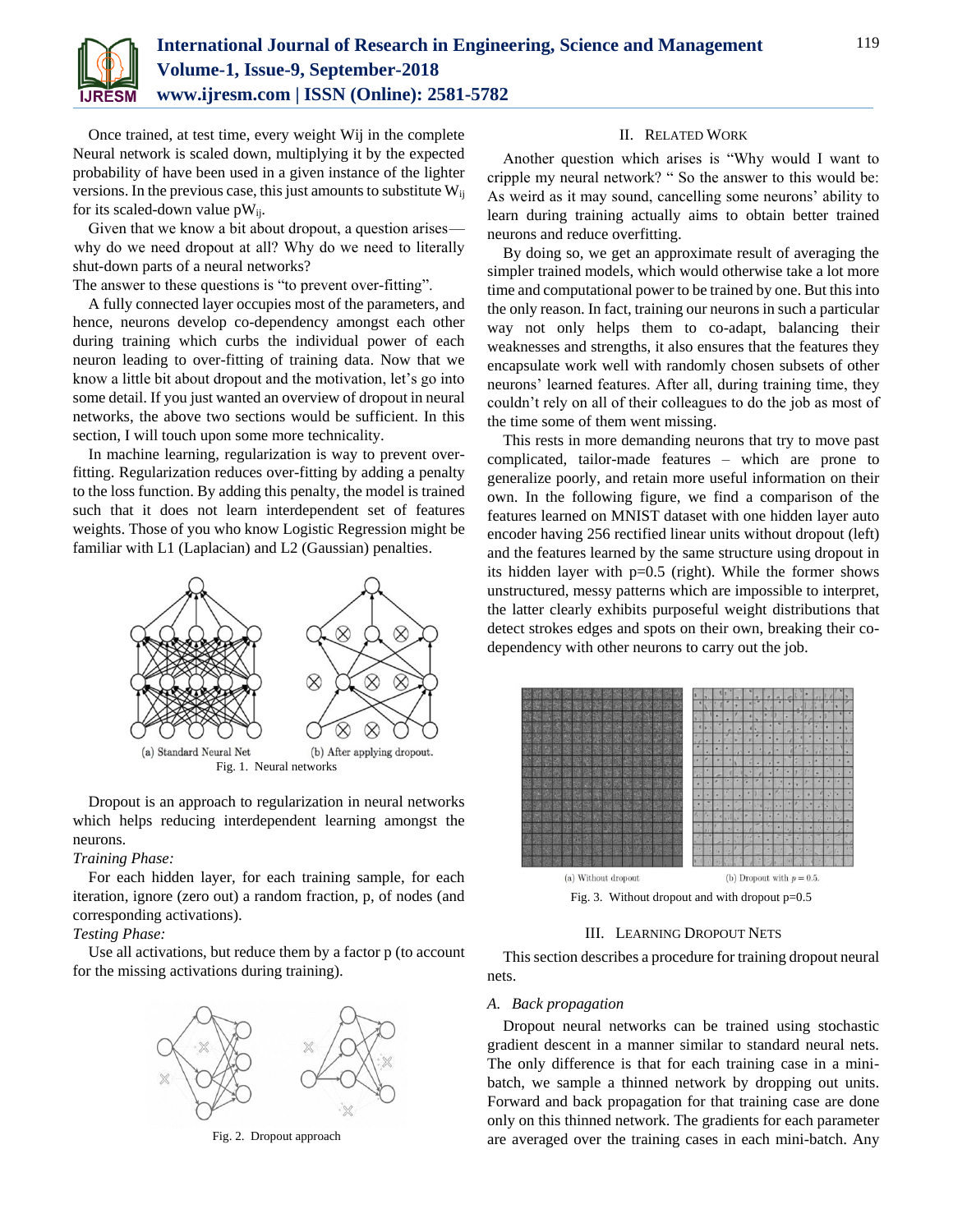

training case which does not use a parameter contributes a gradient of zero for that parameter. Many methods have been used to improve stochastic gradient descent such as momentum, annealed learning rates and L2 weight decay. Those were found to be useful for dropout neural networks as well.

## *B. Unsupervised Pre training*

Neural networks can be pre trained using stacks of RBMs (Hinton and Salakhutdinov, 2006), auto encoders (Vincent et al., 2010) or Deep Boltzmann Machines (Salakhutdinov and Hinton, 2009). Pre training is an effective way of making use of unlabelled data. Pre training followed by fine tuning with back propagation has been shown to give

Significant performance boosts over fine tuning from random initializations in certain cases.

## IV. SOME OBSERVATIONS

- 1) Dropout forces a neural network to learn more robust features that are useful in conjunction with many different random subsets of the other neurons.
- 2) Dropout roughly doubles the number of iterations required to converge. However, training time for each epoch is less.
- 3) With H hidden units, each of which can be dropped, we have 2<sup> $\triangle$ </sup>H possible models. In testing phase, the entire network is considered and each activation is reduced by a factor p.

# V. EXPERIMENT IN KERAS

Let's try this theory in practice. To see how dropout works, I build a deep net in Keras and tried to validate it on the CIFAR-10 dataset. The deep network is built had three convolution layers of size 64, 128 and 256 followed by two densely connected layers of size 512 and an output layer dense layer of size 10 (number of classes in the CIFAR-10 dataset).

I took ReLU as the activation function for hidden layers and sigmoid for the output layer (these are standards, didn't experiment much on changing these). Also, I used the standard categorical cross-entropy loss.

Finally, I used dropout in all layers and increase the fraction of dropout from 0.0 (no dropout at all) to 0.9 with a step size of 0.1 and ran each of those to 20 epochs. The results look like this:



Fig. 4. Accuracy vs. Dropout (blue) and Loss vs. Dropout (green)

From the above graphs we can conclude that with increasing

the dropout, there is some increase in validation accuracy and decrease in loss initially before the trend starts to go down.

There could be two reasons for the trend to go down if dropout fraction is 0.2:

- 1) 0.2 is actual minima for the dataset, network and the set parameters used.
- 2) More epochs are needed to train the networks

#### VI. CONCLUSION AND FUTURE SCOPE

Dropout is a technique which improves neural networks by reducing overfitting. Standard back-propagation learning enables the building of brittle co-adaptations that work for the training data but fails to generalise unseen data. These coadaptations are broken by random dropouts by making the presence of any particular hidden unit unreliable. Dropout has been found helpful in improving the performance of neural nets in a wide variety of application domains including object classification, digit recognition, speech recognition, document classification and is not specific to any domain. Using this technique, many methods achieve state-of-the-art results on SVHN, I'm agent, CIFAR-100 and MOIST. The performances of standard neural nets on even other data sets has been improved by Dropout.

The main idea which is central to all of this process is to take a large model that overfits easily and repeatedly sample and to train smaller sub-models from it. Such an idea can also be exerted to Restricted Boltzmann Machines and other graphical models and hence we have also developed Dropout RBMs and empirically showed that they have certain desirable properties.

But dropout is far from perfect and one of the major drawbacks of it is that it increases training time. In comparison to a standard neural network or the same architecture, a dropout network typically takes 2-3 times longer. This increase in the training time is majorly caused by the reason that the parameter updates are very noisy. A different random architecture is effectively being tried to trained by each training case effectively. That's why the gradients that are being computed are not gradients of the final architecture that will be used at test time. And hence, training taking a long time comes as no surprise. But stochasticity preventing overfitting is likely however which creates a trade-off between overfitting and training time. But by marginalizing the noise that does the same thing as the dropout procedure (in expectation), is the one way to obtain some of the benefits without stochasticity. We showed this because wanted to tell that for linear regression this regularize risk a modified form of L2 regularization. It is not obvious how to obtain an equivalent regularised for more complicated models. An interesting direction for future work would be to speeding up dropout.

#### **REFERENCES**

- [1] D.Maio and D. Maltoni. "Direct gray-scale minutiae detection in fingerprints" IEEE Trans. Pattern Anal. And Machine Intel. 19(1):27-40, 1997.
- [2] N. Ratha, S. Chen and A.K. Jain, :Adaptive Flow Orientation Based Feature Extraction in Fingerprint Images", in *Pattern Recognition*, Vol. 28, pp. 1657-1672, November 1995.